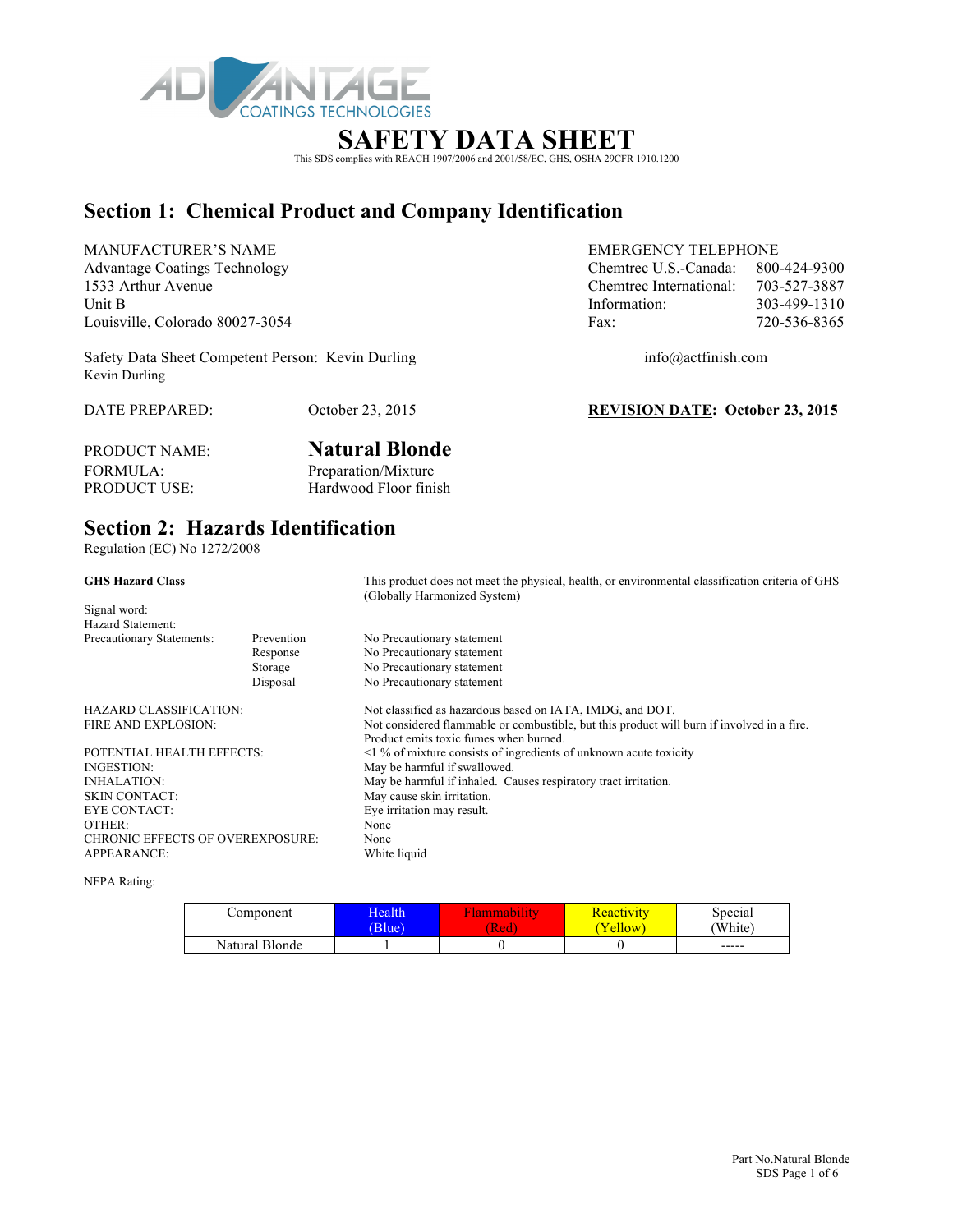

#### **Section 3: Composition, Information on Ingredients**

| <b>PRODUCT</b>        | <b>APPRX</b>  | <b>ACGIH</b>                 | OSHA                           | <b>NIOSH</b> | <b>CAS</b> | EINECS/       | <b>DANGER</b> | <b>RISK</b>   | DSL           |
|-----------------------|---------------|------------------------------|--------------------------------|--------------|------------|---------------|---------------|---------------|---------------|
| <b>COMPOSITION</b>    | $\frac{6}{9}$ | TLV                          | PEL                            | <b>REL</b>   | NO.        | <b>ELINCS</b> | <b>SYMBOL</b> | <b>PHRASE</b> | <b>CANADA</b> |
| P-series glycol ether | $<$ 5         | $100$ ppm<br>150 ppm<br>STEL | $100$ ppm<br>$150$ ppm<br>STEL | -----        | 34590-94-8 | Y/N           | -----         | -----         |               |

Trade Secret (TS) Some items on this MSDS may be designated as trade secrets. Bonafide requests for disclosure of trade secret information to medical personnel must be made in accordance with the provisions contained in 29 CFR 1910.1200 I 1-13. The full text for all R-Phrases is shown in Section 16.

### **Section 4: First Aid Measures**

INHALATION: Remove to fresh air. If not breathing, provide CPR (cardio pulmonary

resuscitation). Get immediate medical attention. SKIN CONTACT: Immediately flush skin with plenty of soap and water for at least 15 minutes. Remove contaminated clothing. EYE CONTACT: Immediately flush eyes with plenty of water for at least 15 minutes. Get immediate medical attention. INGESTION: If swallowed do not induce vomiting, give large quantities of water to drink. Never give anything to an unconscious person. Get immediate medical attention.

### **Section 5: Fire-fighting Measures**

| <b>FLASH POINT:</b>                     | None                                         |
|-----------------------------------------|----------------------------------------------|
| FLAMMABLE LIMITS IN AIR (% by vol):     | Not measured                                 |
| EXTINGUISHING MEDIA:                    | Foam, Dry Chemical Powder, or Carbon Dioxide |
| <b>SPECIAL FIREFIGHTING PROCEDURES:</b> | None                                         |
| UNUSUAL FIRE AND EXPLOSION HAZARDS:     | Emits toxic fumes under fire conditions.     |

### **Section 6: Accidental Release Measures**

ACTION TO BE TAKEN IF MATERIAL IS RELEASED OR SPILLED:

Wear proper protective equipment as specified in Section 8: Exposure Controls/Personal Protection Warn other workers of spill and contain spill. Recover spill by using absorbent and sweeping up waste material. In case of large spills, dike the spill, if possible. Call emergency services. Place material into a chemical waste container. Eliminate all sources of ignition and ventilate area. Prevent spills or contaminated rinse water from entering sewers or watercourses.

DISPOSAL METHOD: disposal should be made in accordance with federal, state, and local regulations. Incineration is recommended.

## **Section 7: Handling and Storage**

PRECAUTIONS TO BE TAKEN IN HANDLING AND STORAGE: For best results store upright between  $12 - 25$  °C (50 - 80 °F). Avoid freezing. Keep container closed when not in use. Keep away from heat and flame. Wear proper protective equipment and avoid contact with skin, eyes, or clothing. Wash hands after handling this material. Follow all applicable local regulations for handling and storage. Utilize chemical segregation.

#### INFORMATION ON EMPTIED CONTAINER

Dispose of this container according to local, state, and federal laws in your country.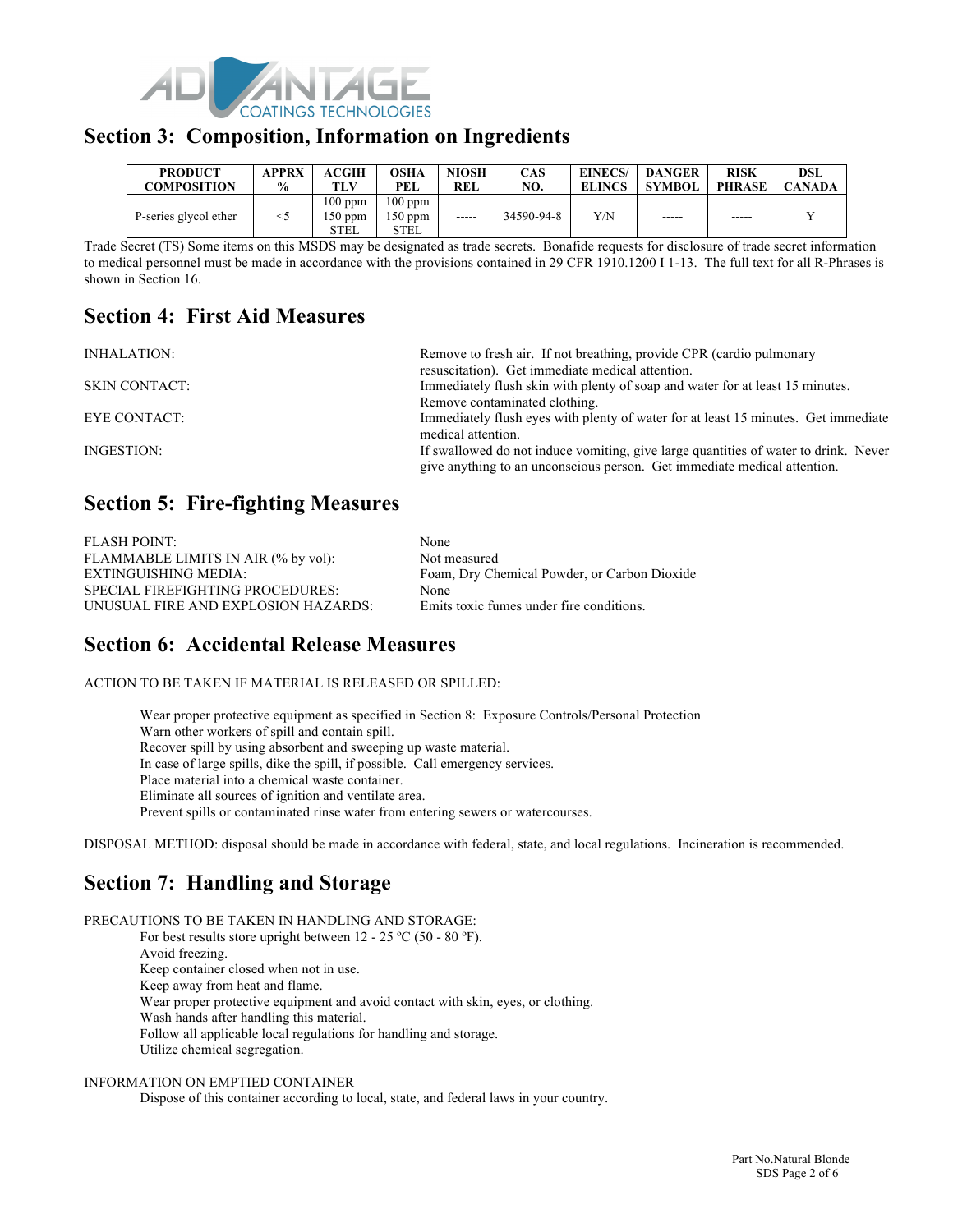

Do not reuse this container. This container may be hazardous when emptied.

#### SPECIFIC USES:

This product is a hardwood floor finish.

### **Section 8: Exposure Controls/Personal Protection**

| <b>VENTILATION:</b>            | Always provide good general, mechanical room ventilation where this<br>chemical/material is used.                                                                                                                                                               |
|--------------------------------|-----------------------------------------------------------------------------------------------------------------------------------------------------------------------------------------------------------------------------------------------------------------|
| SPECIAL VENTILATION CONTROLS:  | Use this material inside totally enclosed equipment, or use it with local exhaust<br>ventilation at points where vapors can be released into the workspace air.                                                                                                 |
| <b>RESPIRATORY PROTECTION:</b> | Follow the OSHA respirator regulations found in 29 CFR 1910.134 or the CEN<br>European Standards (EU). Use a NIOSH/MSHA or European Standard (EN)<br>approved respirator if exposure limits are exceeded or if irritation or other<br>symptoms are experienced. |
| <b>PROTECTIVE GLOVES:</b>      | Neoprene, butyl, or nitrile rubber gloves are recommended.                                                                                                                                                                                                      |
| <b>EYE PROTECTION:</b>         | Recommend eye protection using safety glasses or goggles.                                                                                                                                                                                                       |
| <b>SKIN PROTECTION:</b>        | Suitable protective clothing to prevent skin contact                                                                                                                                                                                                            |
| <b>WORK/HYGIENE PRACTICES:</b> | Avoid breathing vapor. Avoid contact with eyes. Wash hands after handling.                                                                                                                                                                                      |
| <b>EXPOSURE LIMITS</b>         | Reference Section 2                                                                                                                                                                                                                                             |
| <b>OTHER EQUIPMENT:</b>        | Make safety shower, eyewash stations, and hand washing equipment available in<br>the work area.                                                                                                                                                                 |

# **Section 9: Physical and Chemical Properties**

APPEARANCE - COLOR: Milky White PHYSICAL STATE: Liquid ODOR: slight acrylic

#### PRODUCT CRITERIA

|                                              | <b>PRODUCT CRITERIA</b>    |
|----------------------------------------------|----------------------------|
| <b>ODOR THRESHOLD</b>                        | Not applicable for product |
| PH                                           | 8.3                        |
| <b>FLASH POINT:</b>                          | Not flammable              |
| LOWER EXPLOSIVE LIMIT; UPPER EXPLOSIVE LIMIT | Not applicable for product |
| FLAMMABILITY (Solid, gas)                    | Not flammable              |
| <b>EXPLOSIVE PROPERTIES</b>                  | Not applicable for product |
| <b>OXIDIZING PROPERTIES</b>                  | May occur                  |
| SPECIFIC GRAVITY (@25 °C):                   | 1.03                       |
| <b>EVAPORATION RATE:</b>                     | Less than n-butyl acetate  |
| % VOLATILE by Weight                         | $68 - 70$                  |
| PARTITION COEFFICIENT                        | Not applicable for product |
| AUTO IGNITION TEMPERATURE                    | Not applicable for product |
| DECOMPOSITION TEMPERATURE                    | Not applicable for product |
| <b>BOILING POINT:</b>                        | Not applicable for product |
| <b>MELTING POINT:</b>                        | Not applicable for product |
| <b>VAPOR PRESSURE</b>                        | Not applicable for product |
| VAPOR DENSITY ( $AIR = 1$ )                  | Heavier than air           |
| <b>SOLUBILITY IN WATER:</b>                  | Miscible                   |
| WATER SOLUBILITY IN THE SOLVENT              | Not applicable for product |
| <b>FREEZING POINT:</b>                       | Not applicable for product |
| <b>VISCOSITY</b>                             | 19-22 seconds Ford #4 cup  |
| <b>VOC CONTENT</b>                           | Less than 175 grams/Liter  |

### **Section 10: Stability and Reactivity**

STABILITY: Stable under normal conditions.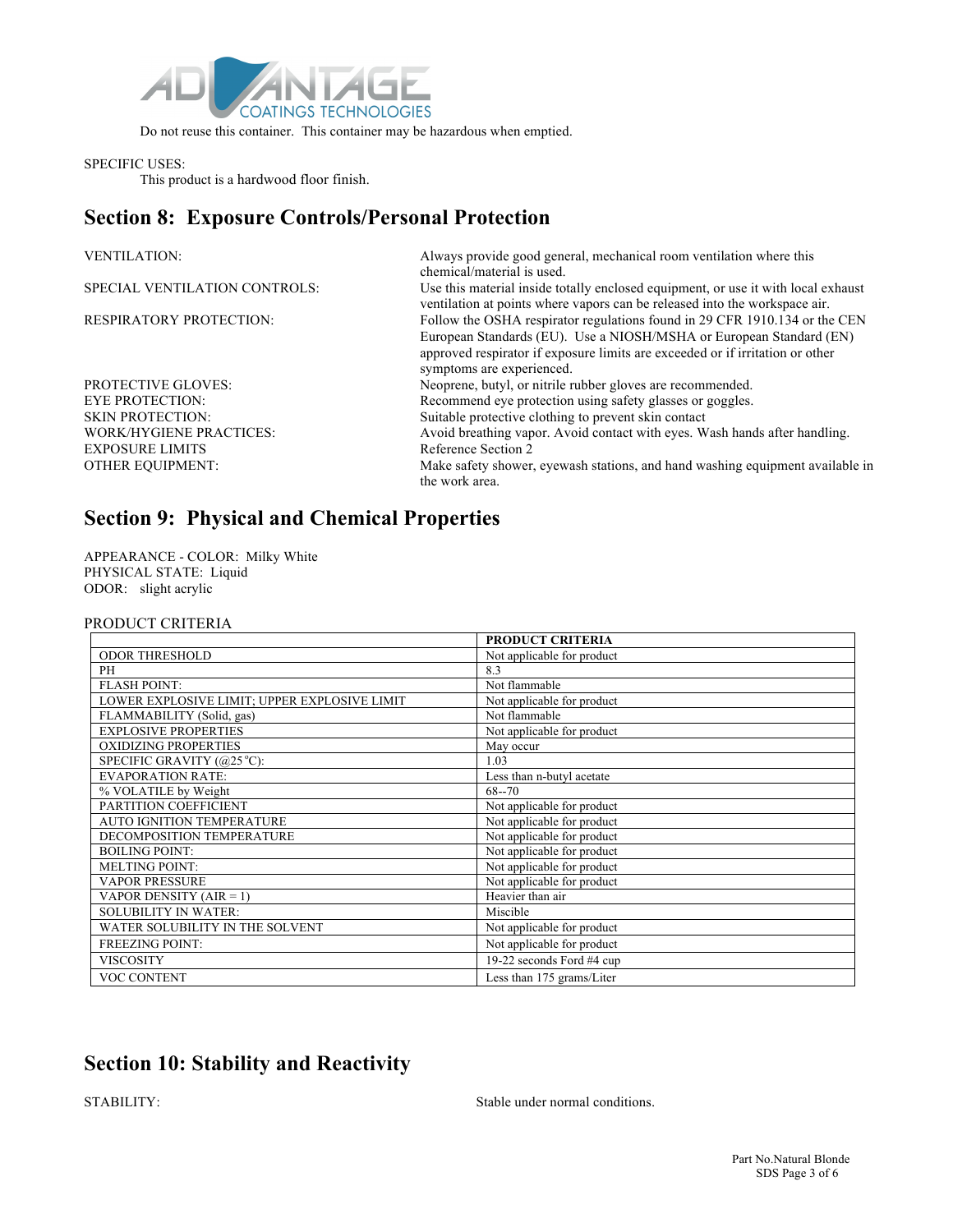

INCOMPATIBILITY (MATERIALS TO AVOID): Strong oxidizers.

HAZARDOUS POLYMERIZATION: Will not occur

CONDITIONS TO AVOID: Avoid heat. Closed containers may explode due to build up of pressure. HAZARDOUS DECOMPOSITION PRODUCTS: Heating to decomposition may generate Carbon monoxide and carbon dioxide, oxides of nitrogen.

### **Section 11: Toxicological Information**

**There is no toxicological information available for the product mixture.**

| GHS Required Criteria             | Toxicity Criteria   | <b>Toxicity Information</b>  | Comments    | <b>Chemical Constituent</b> |
|-----------------------------------|---------------------|------------------------------|-------------|-----------------------------|
| <b>Acute Toxicity</b>             | LD50 Oral Rat       | $>10000$ mg/kg               |             |                             |
|                                   | LD50 Dermal Rabbit  | $>2000$ mg/kg                |             |                             |
|                                   | LD50 Oral Rat       | $>2000$ mg/kg                |             |                             |
|                                   | LD50 Dermal Rabbit  | $9510$ mg/kg                 |             | P-series glycol ether       |
|                                   | LC50 Inhalation Rat | $552$ ppm                    | 7 hours     | P-series glycol ether       |
| Skin Corrosion/Irritation         |                     | No information is available. |             |                             |
| Serious Eye Damage /              |                     | No information is available. |             |                             |
| Eye Irritation                    |                     |                              |             |                             |
| Respiratory or Skin Sensitization |                     | No information is available. |             |                             |
| Germ Cell Mutagenicity            |                     | No information is available. |             |                             |
| Carcinogenicity                   |                     | Not listed                   | <b>NTP</b>  |                             |
|                                   |                     | Not listed                   | IARC        |                             |
|                                   |                     | Not listed                   | <b>OSHA</b> |                             |
| Reproductive Toxicity             |                     | No information is available. |             |                             |
| STOST -- Single Exposure          |                     | No information is available. |             |                             |
| STOST – Repeated Exposure         |                     | No information is available. |             |                             |
| Aspiration Hazard                 |                     | No information is available. |             |                             |
| Ames test                         |                     | No information is available. |             |                             |

STOST = Specific Target Organ Systemic Toxicity

#### OTHER INFORMATION:

Only selected Registry of Toxic Effects of Chemical Substances (RTECS) data is presented here. See actual entry in RTECS for complete information.

#### **Section 12: Ecological Information**

| BIODEGRADATION:         | No information is available.                                       |                       |
|-------------------------|--------------------------------------------------------------------|-----------------------|
| <b>BIOACCUMULATION:</b> | No information is available.                                       |                       |
| ECO TOXICITY:           | LC50/96 HOURS Pimephales promelas (fathead minnow) 10,000 mg/l     | P-series glycol ether |
|                         | LC50 / 48 HOURS Daphnia magna. 1,919 mg/l (nominal)                | P-series glycol ether |
|                         | EC50 / 72 HOURS Selenastrum capricornutum (green algae) 1,000 mg/l | P-series glycol ether |
|                         | $LC50 - >500$ mg/kg based on analogy to similar products           | P-series glycol ether |
|                         | EC10 / Pseudomonas putida cell growth 4,168 mg/l (nominal)         | P-series glycol ether |
| MOBILITY:               | No information is available.                                       |                       |

Note: Not all of the ingredients have been tested for Ecotoxicity.

### **Section 13: Disposal Considerations**

WASTE FROM RESIDUES / UNUSED PRODUCTS: Follow the waste disposal requirements of your country, state, or local authorities.

#### CONTAMINATED PACKAGING:

Recommend contaminated packaging material should be disposed of as stated above for residues and unused product.

RINSATE: Do not dispose of rinse water containing product in a sanitary sewer system or storm water drainage system.

### **Section 14: Transport Information**

**DOT TRANSPORT:** Not Regulated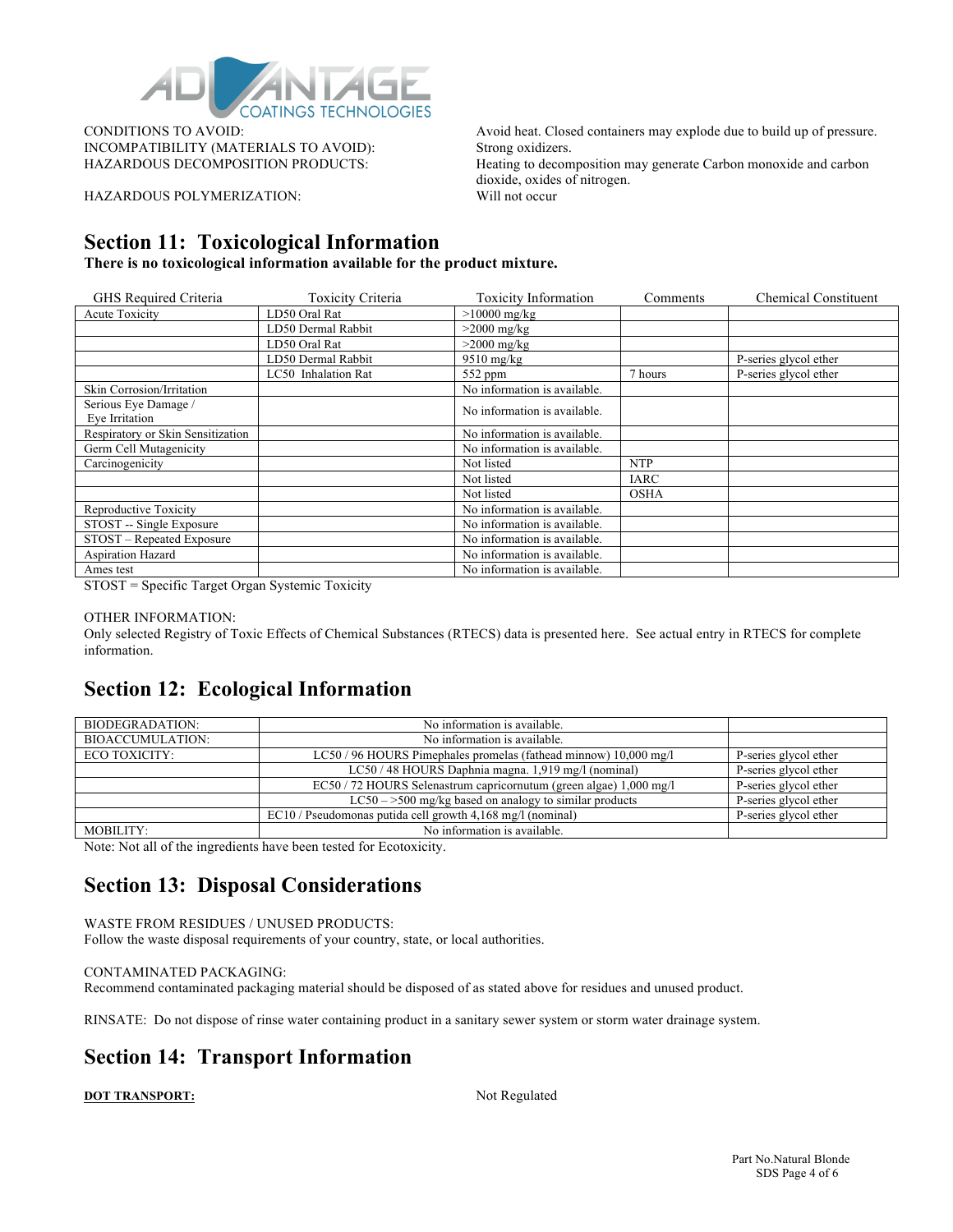

| ADR = International Carriage of Dangerous Goods by Road | Not Regulated    |               |  |
|---------------------------------------------------------|------------------|---------------|--|
| <b>RAIL TRANSPORT:</b>                                  |                  | Not Regulated |  |
| <b>SEA TRANSPORT:</b>                                   | <b>IMDG</b>      | Not Regulated |  |
| <b>AIR TRANSPORT:</b>                                   | <b>IATA/ICAO</b> | Not Regulated |  |

### **Section 15: Regulatory Information**

Directive 1999/45/EC

LABEL FOR SUPPLY:

RISK PHRASES: R36 IR-Phra

IRRITANT

▼▼

| R-Phrase: | R <sub>36</sub> | Irritating to Eyes      |
|-----------|-----------------|-------------------------|
|           | R <sub>38</sub> | Irritating to Skin      |
| S-Phrase: | S <sub>24</sub> | Avoid contact with Skin |
|           | S <sub>25</sub> | Avoid contact with Eyes |

#### **TOXIC SUBSTANCES CONTROL ACT (TSCA) STATUS:**

```
This product is in compliance with rules, regulations, and orders of TSCA. All components are listed on the TSCA Inventory.
```
SUPERFUND AMENDMENTS AND REAUTHORIZATION ACT OF 1986 (SARA) TITLE III SECTION 313 SUPPLIER NOTIFICATION:

This regulation requires submission of annual reports of toxic chemical(s) that appear in section 313 of the Emergency Planning and Community Right To Know Act of 1986 and 40 CFR 372. This information must be included in all MSDS's that are copied and distributed for the material.

The Section 313 toxic chemicals contained in this product are: None

#### CALIFORNIA PROPOSITION 65:

This regulation requires a warning for California Proposition 65 chemical(s) under the statute. The California proposition 65 chemical(s) contained in this product are: None

#### STATE RIGHT-TO-KNOW TOXIC SUBSTANCE OR HAZARDOUS SUBSTANCE LIST:

| Florida Toxic Substance(s):               | Not listed            |
|-------------------------------------------|-----------------------|
| Massachusetts's hazardous substance(s):   | P-series glycol ether |
| Pennsylvania hazardous substance code(s): | P-series glycol ether |
| New Jersey                                | P-series glycol ether |
| <i>Illinois</i>                           | Not listed            |
| Michigan                                  | Not listed            |

#### CANADA:

This MSDS/SDS will be non-compliant 3 years after the issue date. This MSDS contains all of the information required by the Controlled Products Regulations (CPR).

#### WHMIS-INFORMATION:

This product has been classified in accordance with the hazard criteria of the Controlled Products Regulations (CPR), SOR/88-66, Current to February 20, 2012. The classes of controlled products listed in the CPR, Section 32, Part IV, have been reviewed and based on Professional Judgment this product has been determined to not be WHMIS controlled.

#### EUROPEAN UNION:

This product has been reviewed for compliance with the following European Community Directives: REACH 1907/2006; Directive 1999/45/EC, Regulation (EC) No 1272/2008 on classification, labeling and packaging (CLP) of substances and mixtures. WGK: 0 (German Federal Water Management Act) (Water Hazard Class)

#### **Section 16: Other Information**

European Community Hazards Identification: